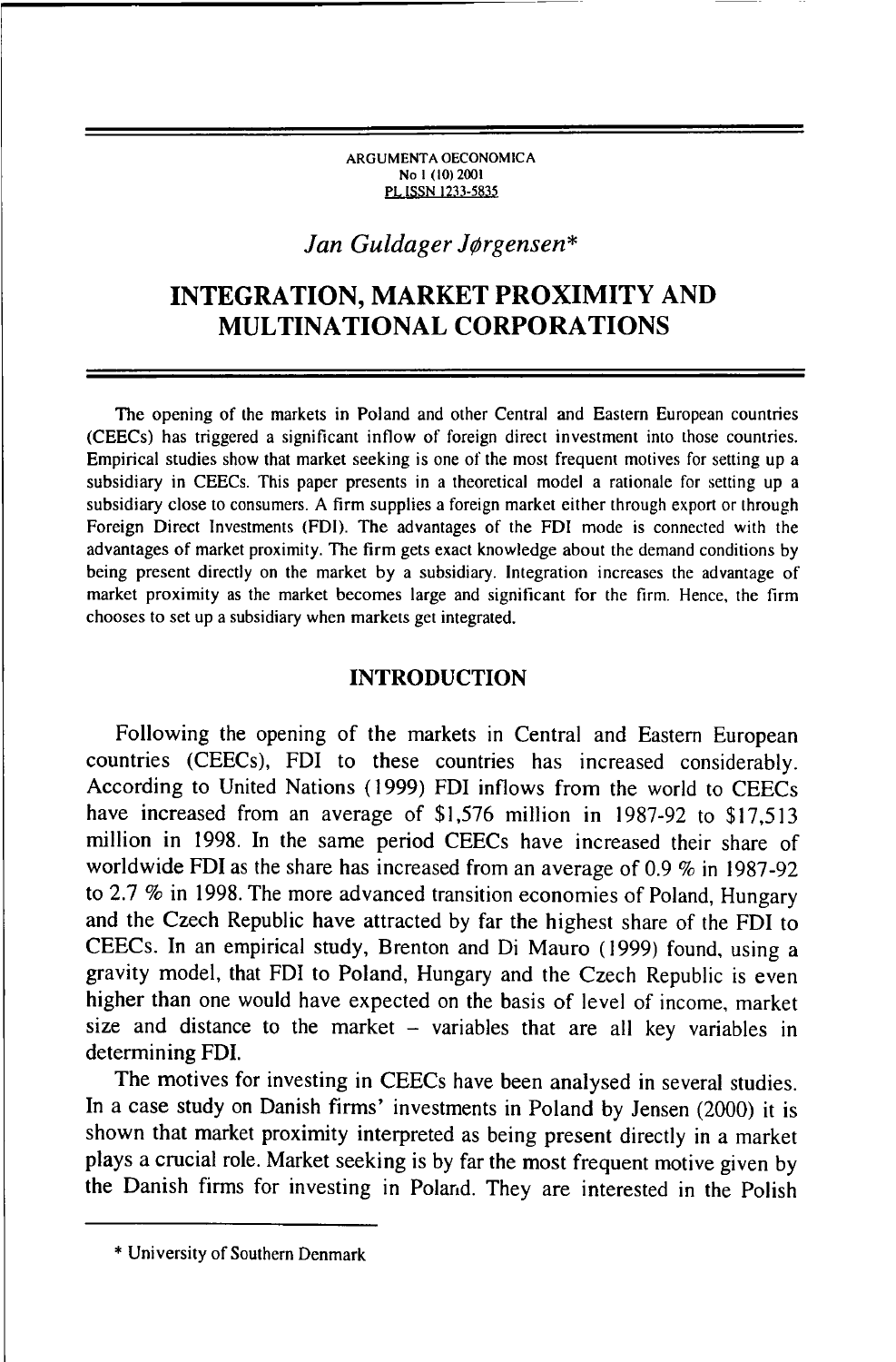markets because of the opportunities of the potential large markets for the firms' products. Other research (e.g. Meyer, 1998, Witkowska and Wysokińska, 1997, Estrin et al., 1997, Szanyi, 1998) comes to the same result for Poland and other transition economies. Hence, firms seem to make their decision to locate in CEECs through FDI on the basis of market proximity, i.e. on factors more related to the competition aspect than to differences in factor endowments and the subsequent transfer of resources.

A general explanation of FDI and multinational activity is given by Dunning in his OLI model (see Dunning, 1993 for a presentation of the OLI model). Three basic prerequisites must be in place before a firm undertakes foreign direct investment and becomes multinational. Firstly, the firm needs owner-specific advantages to be able to become multinational. Owner-specific advantages are advantages that the firm alone possesses and which can by used freely by the firm in several plants. Owner-specific advantages consist typically of knowledge about an advanced production process (e.g. a patent or a blue print). Owner specific advantages are created through research and development and accumulation of experience in the production of the specific good. Secondly, to make it profitable for the firm to produce in a foreign country rather than serving the foreign market through export, location advantages connected with the foreign market must be present. Examples of location advantages are factor endowments and costs, trade barriers and advantages related to market proximity. Finally, the firm must possess internalization advantages, i.e. advantages that makes it profitable for the firm to control the production in the foreign countries itself rather than to transfer the owner-specific advantages to local independent firms through a license.

Economic integration where trade barriers are removed changes the environment in which the firm is placed and this may influence the internationalization strategy of the firm. In the framework of the OLI model the location advantages change as trade barriers are reduced. This may (as forwarded by Kindleberger more than 30 years ago) induce the firm to prefer the export mode instead of setting up a subsidiary (Kindleberger, 1966). However, also the advantages of market proximity may change and, as shown in this paper, this may in some cases make internationalization through setting up a subsidiary to a preferred strategy. Contrary to the above referred empirical studies dealing with the market seeking motives for the inflow of FDI to the CEEC's, this paper is purely theoretical. The aim is to present a model which may give a rationale for setting up a subsidiary close to customers. It is assumed in the model that the only way to get reliable and exact information about the demand conditions on the market in a foreign country is to set up a subsidiary. This is substantial in the optimization process of the firm because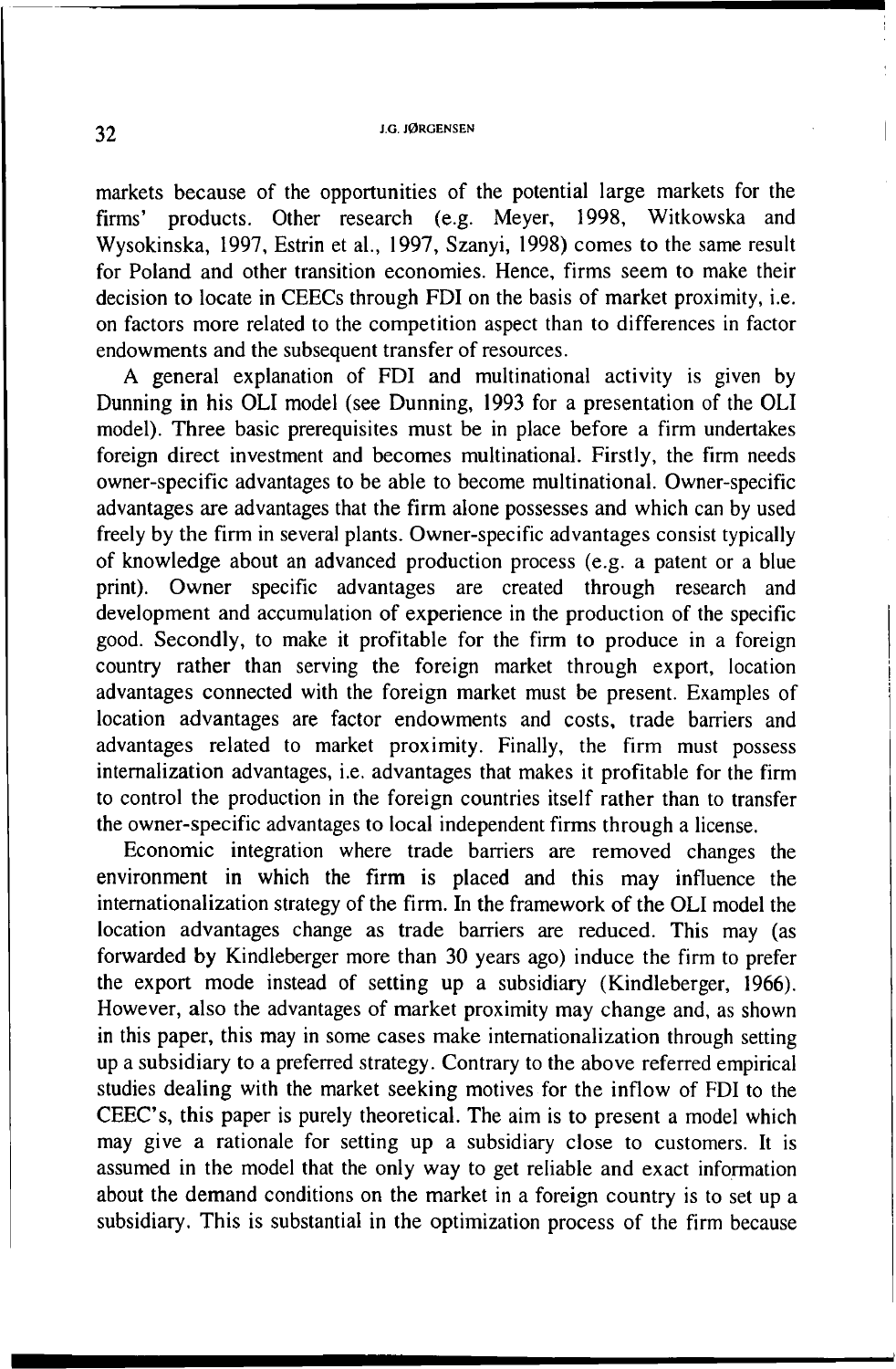the importance of the international market increases with the integration process as trade costs are reduced. Hence, FDI increases with increased integration. In addition, it is also shown in the paper that an integration process, besides increased FDI, leads to increased trade indicating complementarity between FDI and trade. In order to present the main points in the analysis in the simplest possible way, the firm only considers to set up a sales company in the foreign market, i.e. production in the subsidiary is disregarded.

The paper is organized as follows. Section 1 presents and solves the model for the firm 's internationalization strategy at given trade costs. The effect of a decrease of trade costs for the strategy of the firm is presented in section 2. Section 3 analyses the connection between integration and trade. Possible extensions of the model are outlined in the concluding remarks.

## **1. THE MODEL**

In this section we develop the model that formally analyses the relationship between market proximity and FDI in an environment where markets get more integrated. The model builds on Jørgensen (1998). In relation to the OLI model we assume the following. Firstly, the firm has created owner-specific advantages which makes it able to become multinational. Secondly, we also assume that internationalization advantages exists, excluding a license strategy. Finally, the location advantages are connected with market proximity and the trade barriers. As trade barriers are reduced, location advantages change which may lead to a shift in the internalization strategy of the firm.

We only distinguish between two types of internationalization strategies of a firm. A firm from the home country can supply the foreign market either by export or by FDI. If the firm chooses the FDI solution, we assume that it establishes a subsidiary which only takes care of sales in the foreign market. There is no production in the foreign country but the firm re-organizes the value-added chain to become multinational as the last part  $-$  the sales part  $-$  is moved from the home country to the foreign country.

In the foreign market uncertainty about the market conditions exists and hence, fluctuations in demand are present. As production and sales are a time-consuming process the firm will take into account the uncertainty. If the firm chooses the export mode, it is assumed that the firm, due to insufficient feeling with the market, decides upon its production on the basis of expected demand. If, on the other hand, the firm chooses to establish a subsidiary it gains information about the market conditions. For simplicity we assume that the firm achieves full information about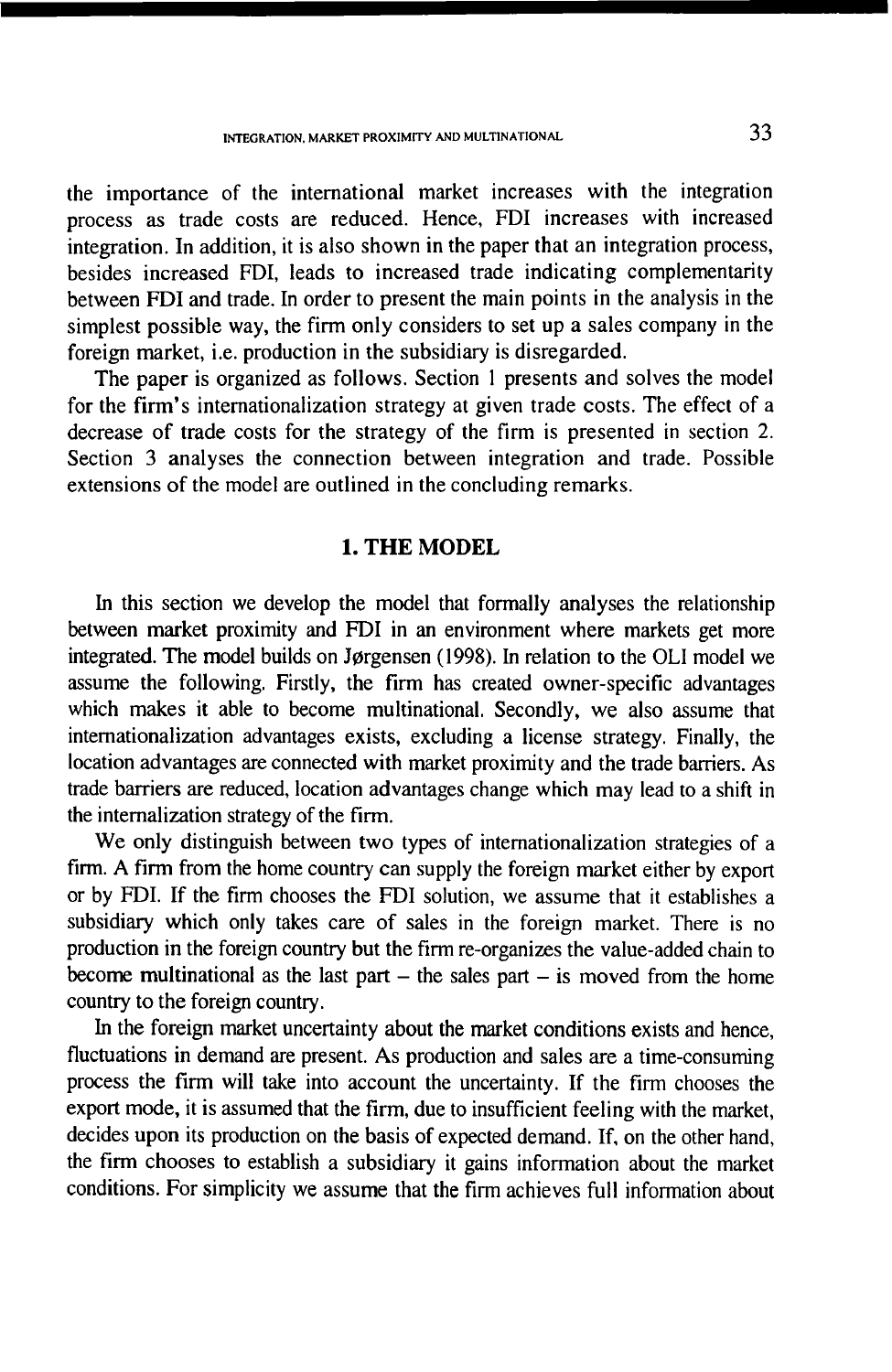the market and therefore makes the production decision on the basis of actual demand. However, the firm has to incur extra fixed costs.

The market condition is described by a monopoly due to an assumption of unique owner-specific advantages. The firm produces for sale both in the home market and the foreign market. The marginal costs are assumed to be independent of the production scale so that fluctuations in the international market do not influence the situation in the home market. Hence, the optimization in the two markets can be separated.

## **1.1. Demand in the foreign market**

The fluctuations in demand in the foreign market are specified by the following simple inverse demand function:

$$
p = a - \frac{b}{1 + \varepsilon} q \tag{1}
$$

where *p* is the price, *q* is quantity, a and *b* parameters and  $\varepsilon$  is stochastic variable which is either  $+\delta$  or  $-\delta$  with the probability  $\frac{1}{2}$  for each outcome  $(0 \le \delta < 1)$ .



Figure 1 .Equilibrium under different interationalization strategies Source: Author's own.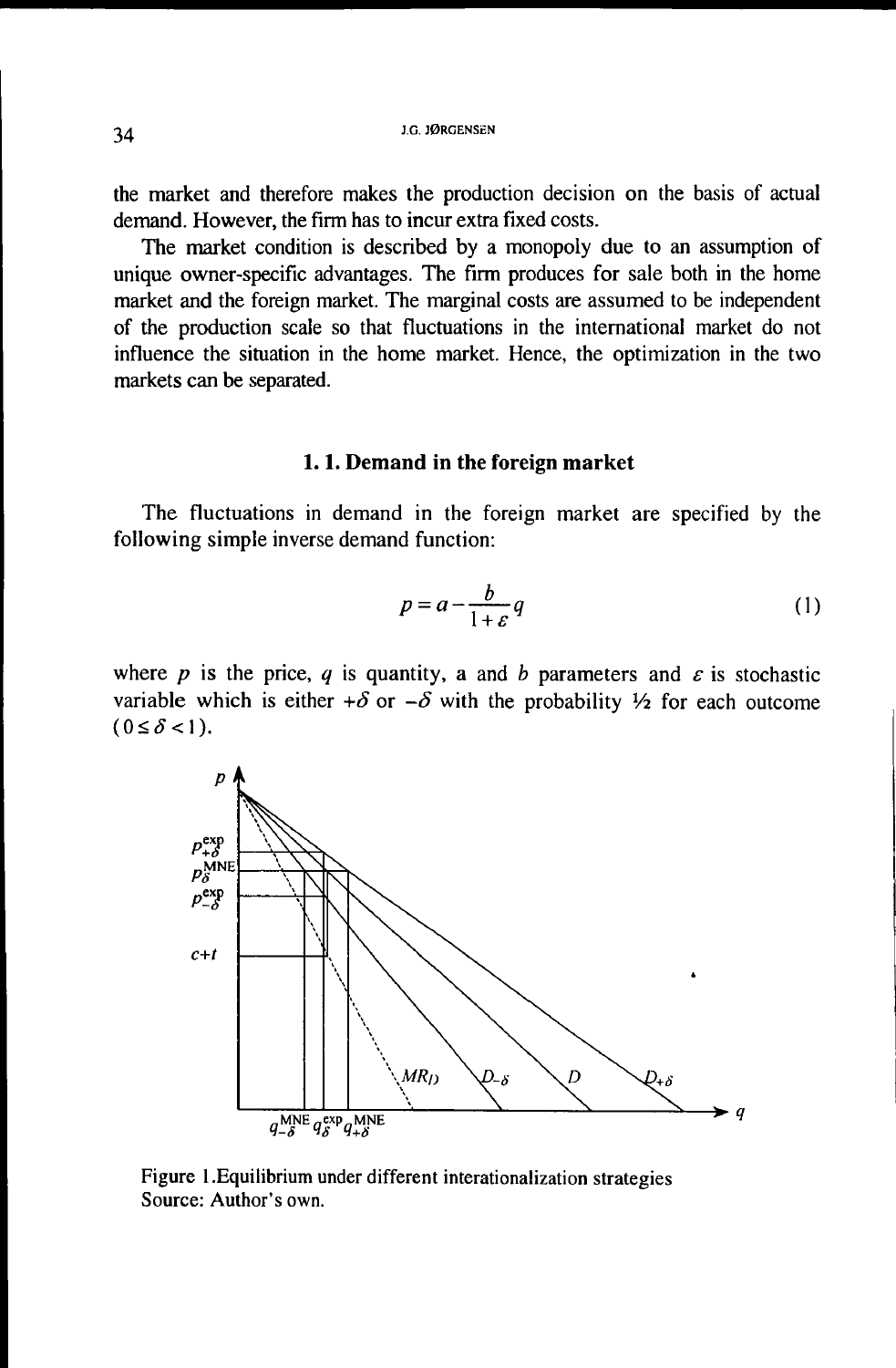The demand curve is shown in figure 1. The D-curve represents the expected position of the demand function or the demand function in the deterministic case  $(\delta = 0)$ . The  $MR<sub>D</sub>$  indicates the marginal revenue corresponding to the *D*-curve. The  $D_{+\delta}$ -curve and the  $D_{-\delta}$ -curve illustrate the two alternative positions of the demand curve under uncertainty. The parameter  $\delta$  indicates the volatility of the international market.

#### **1.2. Export**

If the firm chooses the export mode, it does not know the market demand when it plans for production. It therefore has to optimize on the basis of expected demand. Hence, the firm maximizes profit with respect to *q* according to (2)

$$
\max_{q} \frac{1}{2} \left( a - \frac{b}{1+\delta} q \right) q + \frac{1}{2} \left( a - \frac{b}{1-\delta} q \right) q - (c+t) q \tag{2}
$$

where *c* is variable costs and *t* is trade costs.

Solving (2) leads to the optimal quantity:

$$
q_{\delta}^{\exp} = \frac{a - (c + t)}{2b} (1 - \delta^2)
$$
 (3)

Before the actual sale in the foreign market but after the production has taken place, the market condition is revealed for the firm. With quantity given the firm then sets the price depending on the market condition:

$$
p_{+\delta}^{\exp} = \frac{a + (c + t)}{2} (1 + \delta) \vee p_{-\delta}^{\exp} = \frac{a + (c + t)}{2} (1 - \delta) \tag{4}
$$

The expected profit of the firm is given by:

$$
\pi_{\delta}^{\exp} = \frac{(a - (c + t))^2}{4b} \left(1 - \delta^2\right) \tag{5}
$$

Figure 1 shows the optimal price-quantity combination.

Quantity, price and expected profit all depend on the uncertainty parameter  $\delta$ . Increased uncertainty (higher  $\delta$ ) induces the firm to produce less. The disparity between the prices in the two market situations increases and the expected profit decreases. Intuitively, this makes sense, as the firm is hurt more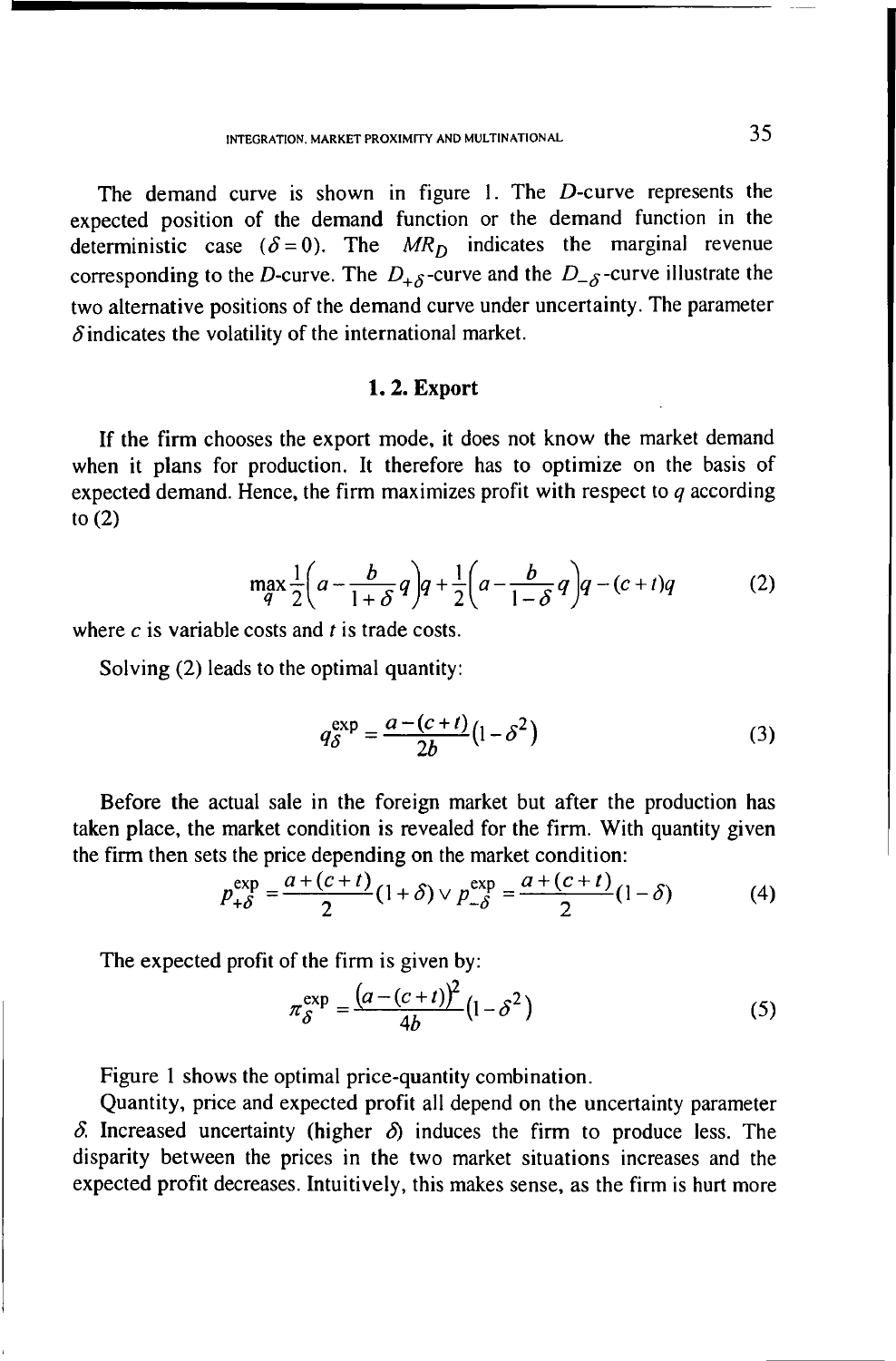when uncertainty increases because of the firm's inability to adjust production to the actual market condition.

The situation where no uncertainty exists  $(\delta = 0)$  makes up the limit case and the deterministic profit is given by:

$$
\pi_{\delta=0}^{\exp} = \frac{\left(a - (c + t)\right)^2}{4b} \ge \pi_{\delta}^{\exp} = \pi_{\delta=0}^{\exp} \left(1 - \delta^2\right) \tag{6}
$$

Hence, the deterministic profit is higher than the expected profit with uncertainty about the market conditions.

#### **1.3. Establishment of subsidiary**

The firm is assumed to obtain full information about the market conditions by the establishment of a subsidiary. This gives the firm the possibility to adjust the production immediately to the demand conditions. The firm then faces the following maximization problem:

$$
\max_{q_{+,\delta},q_{-,\delta}} \frac{1}{2} \left( a - \frac{b}{1+\delta} q_{+,\delta} \right) q_{+,\delta} + \frac{1}{2} \left( a - \frac{b}{1+\delta} q_{-,\delta} \right) q_{-,\delta} - \frac{1}{2} (c+t) \left( q_{+,\delta} + q_{-,\delta} \right) - G \tag{7}
$$

where *G* denotes fixed costs connected with the establishment of a subsidiary. The fixed costs consist of costs associated with real estate, salaries to the employees, communication costs etc.

Solving (7) leads to the solution of quantity, price and profit:

$$
q_{+\delta}^{\text{MNE}} = \frac{a - (c + t)}{2b} (1 + \delta) \wedge q_{+\delta}^{\text{MNE}} = \frac{a - (c + t)}{2b} (1 - \delta)
$$
  
\n
$$
p_{+\delta}^{\text{MNE}} = p_{-\delta}^{\text{MNE}} = p_{\delta}^{\text{MNE}} = \frac{a + (c + t)}{2}
$$
  
\n
$$
\pi_{\delta}^{\text{MNE}} = \frac{1}{2} \pi_{-\delta}^{\text{MNE}} + \frac{1}{2} \pi_{+\delta}^{\text{MNE}} = \frac{(a - (c + t))^2}{4b} - G = \pi_{\delta = 0}^{\text{EXP}} - G
$$
\n(8)

The solution is likewise shown in figure 1.

Note that the expected profit is independent of  $\delta$ . A volatile market does not influence the expected profit as the firm immediately can react and adjust the production to the existing market conditions. Accordingly, the profit is equal to the deterministic profit minus the fixed costs.

Which strategy – export or establishment of a sales company – the firm shall choose depends on the size of the profit. Comparing (5) and (8) reveals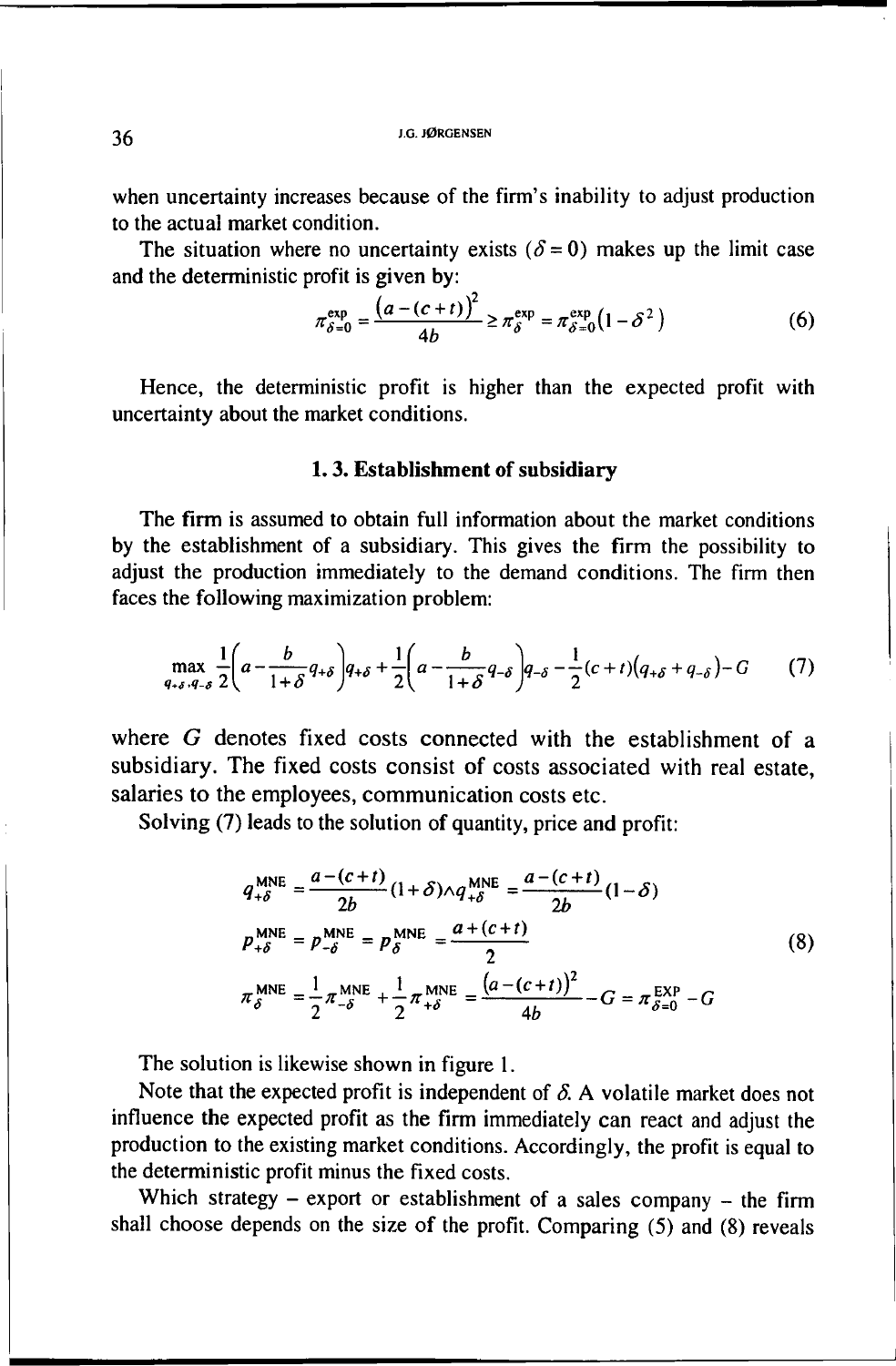that the profit depends on the trade costs *t.* A shift in the trade costs influences profit in both cases as all production takes place in the home country of the firm. However, the profit maximizing internationalization strategy is sensitive to the size of the trade costs. This point is illustrated in figure 2 below.

Figure 2 presents a  $(t, \pi)$  diagram, where the profit expressions  $\pi^{exp}_{\delta=0}$ ,  $\pi^{exp}_{\delta}$ and  $\pi_s^{\text{MNE}}$  are illustrated for a given value of  $\delta$ . The profit expressions are second degree polynomials in *t* with the decreasing part as the relevant one. For the export solution the profit expressions are shown by the curve  $\pi_{\delta=0}^{\exp}$  if there is no uncertainty at all and by  $\pi_{\delta}^{exp}$  if uncertainty exists.  $\pi_{\delta=0}^{exp}$  and  $\pi_{\delta}^{exp}$  cuts the vertical axis at the same point namely at the prohibitive level for trade costs.  $\pi_{\delta}^{exp}$  is compared to  $\pi_{\delta=0}^{exp}$  rotated around this intersection and the rotation is given by  $(1 - \delta^2)$ . Thus, for every level of trade costs,  $\pi^{\exp}_\delta$  is less than  $\pi_{\delta=0}^{\text{exp}}$  because uncertainty hurts the profit of the firm. If the firm chooses to set up a subsidiary, the profit expression is illustrated by  $\pi_S^{MNE}$ . Uncertainty does not influence profit because the firm can adjust production immediately to the market conditions. However, fixed costs have to be paid and hence,  $\pi_S^{\text{MNE}}$ is a parallel shifting of  $\pi_{\delta=0}^{\exp}$ , where the shift is given by *G*.



Figure 2. Integration and internalization strategy Source: Author's own.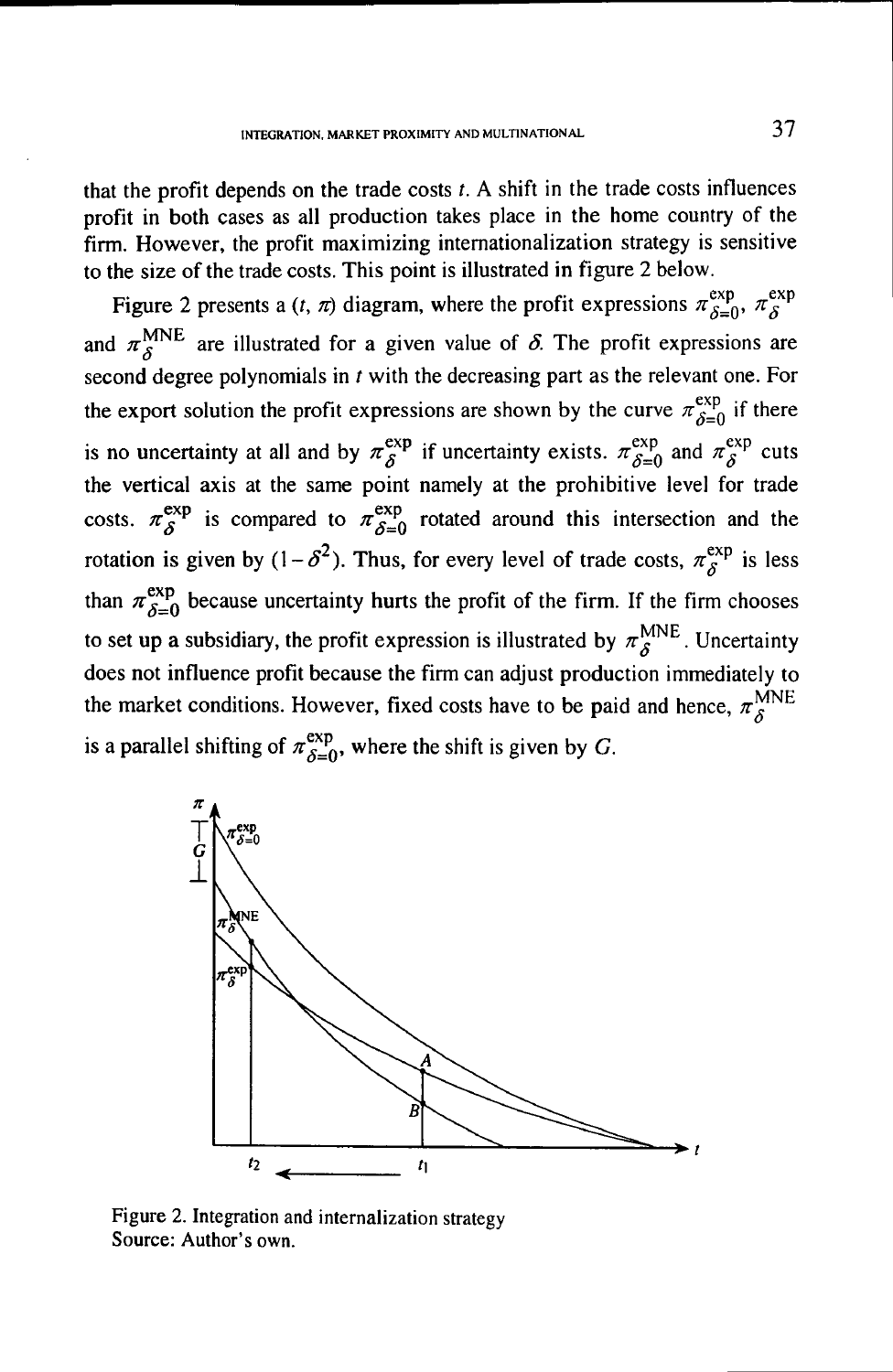The firm's decision on how to supply the foreign market depends on *t.* For a given level of uncertainty and trade costs given by, say  $t_1$  the optimizing internationalization strategy of the firm is shown in figure 2. The firm chooses to supply the foreign market by export, as the export profit (*A*) is higher than the FDI profit *(B)* at those trade costs. The reason is that with high trade costs, the demand in the foreign market for the product of the firm is small. Thus the importance of the foreign market is small and the firm chooses to live with the uncertainty instead of establishing a subsidiary and incur extra fixed costs.

## **2. INTEGRATION AND INTERNATIONALIZATION STRATEGY**

In this model the integration process is analysed as a fall in trade costs. Now assume that the trade costs are reduced from the initial level of  $t_1$  to  $t_2$ (see figure 2). At  $t_2$  the FDI solution yields the highest profit. The integration process has thus changed the firm's internationalization strategy from export initially to FDI through the establishment of a sales-subsidiary. The impact of the lower trade costs is that the firm sells a larger amount of its products in the foreign market. Hence, the incentive to be present in the market to gain immediate knowledge about the market situation is strengthened.

The market solution is sensitive to the level of the fixed costs as well as the degree of uncertainty. For a given level of trade costs higher fixed costs will lead to increased probability that the export mode is chosen. It will be more expensive to set up a subsidiary and the firm needs a higher sale to cover the fixed costs. However, for a given level of trade costs an increase in the uncertainty leads to the increased probability that the FDI mode is chosen. Profit is hurt more, the more volatile the market is when uncertainty about the market condition is prevailing.

Above we have measured integration as a fall in trade costs. Another dimension in an integration process is a harmonization of rules, law, standards, procedures etc. It both makes it easier to establish a subsidiary in another country and leads to less coordination costs a multinational has in connection with its subsidiary. In the present model the effect of this kind of integration is analysed by letting the fixed costs G fall. In relation to figure 2 we have that  $\pi_{\delta}^{\text{MNE}}$  is moved towards  $\pi_{\delta=0}^{\text{exp}}$ . The result is a support and strengthening of the conclusions as the FDI mode is chosen for a higher level of trade costs everything else being equal.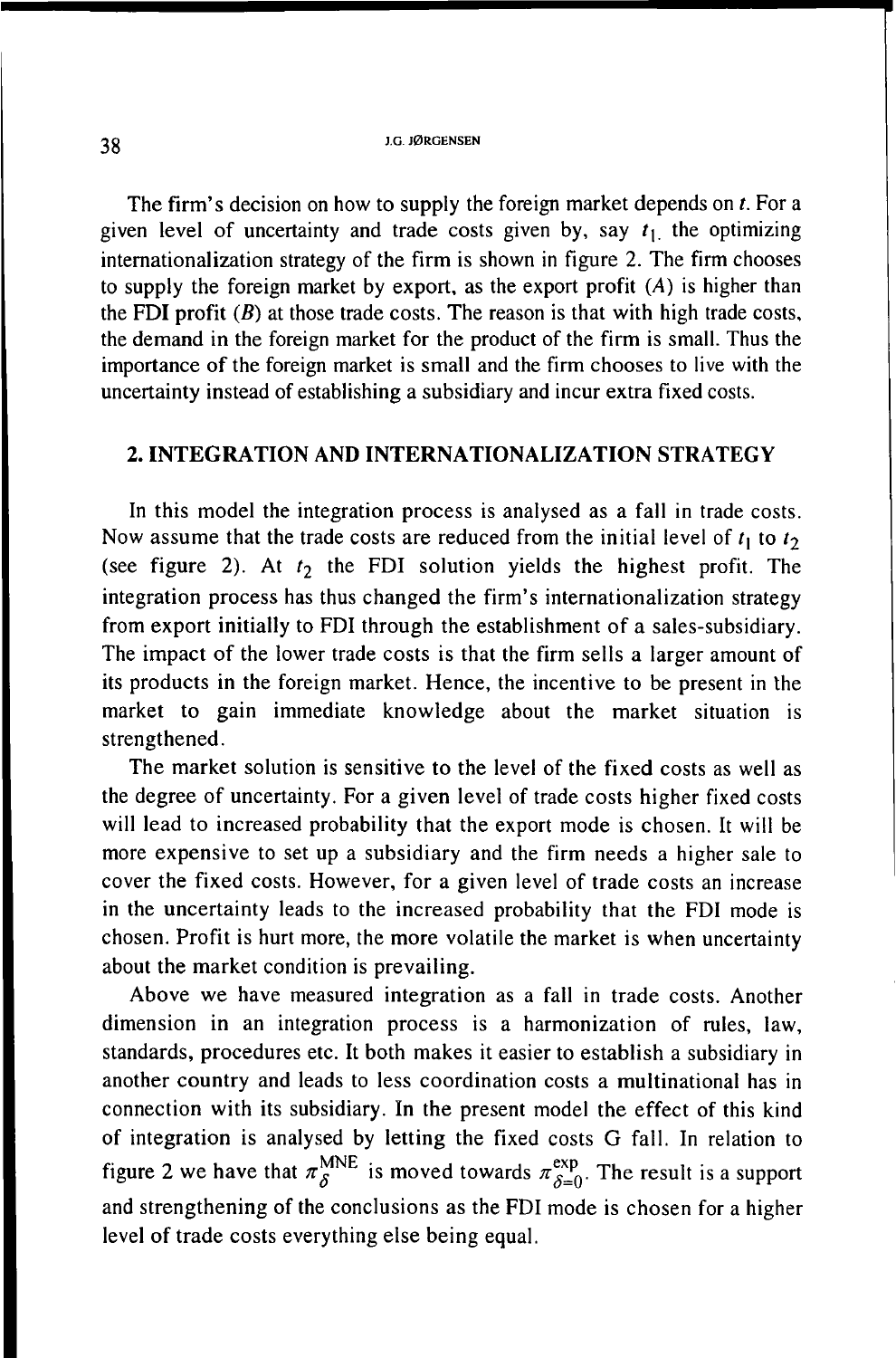## **3. INTEGRATION AND TRADE VOLUME**

The quantity imported in the foreign country of the specific product, i.e. the sale of the firm in the foreign market depends on the chosen internationalization mode. If the firm on the one hand chooses to export its product the sale is given by (3). If the firm on the other hand chooses to set up a subsidiary, the sale depends on the market conditions, see (8). The expected sale when establishing a subsidiary is given by:

$$
q_{\delta}^{\text{MNE}} = \frac{1}{2} \left( q_{-\delta}^{\text{MNE}} + q_{+\delta}^{\text{MNE}} \right) = \frac{a - (c + t)}{2b} \tag{9}
$$

By inspection of (3) and (9) it is evident that both with the export and the FDI solution a negative relationship exists between the sale in the foreign market and the trade costs. Furthermore, for a given level of uncertainty  $\delta$  the following inequality holds true for every level of trade costs  $t^*$ :

$$
q_{\delta}^{\text{MNE}}\Big|_{t=t^*} > q_{\delta}^{\text{exp}}\Big|_{t=t^*} \quad \forall t^* \tag{10}
$$

The establishment of a subsidiary - and thus the elimination of uncertainty - triggers off a higher trade volume just as increased integration also leads to more trade. Trade and FDI are therefore complementary in this model contrary to simple neoclassical theory (eg. Mundell 1957).

The trade volume is illustrated in figure  $3$  in a  $(t, q)$ -diagram. The lines  $q_{\delta}^{\text{exp}}$  and  $q_{\delta}^{\text{MNE}}$  are illustrated for a given level,  $\delta$ , of the uncertainty.

Assume that the integration level *t'* is the threshold value where the firm changes its internationalization strategy. Hence, trade is illustrated by the bold part of the lines. Initially the integration level is given by  $t_1$ . Now an integration process starts which lowers the trade costs to the level  $t_2$ . During this process the firm changes its internationalization strategy from the export mode to the FDI mode as analysed in figure 2. Trade increases through this integration process because of two effects. Firstly, due to the reduction in trade costs, trade increases. Secondly, the elimination of uncertainty increases trade. This effect is shown by the discrete jump in trade volume at  $t'$ . Note, that the parameter  $\delta$  is crucial for the position of the  $q_{\delta}^{\text{exp}}$  and  $q_{\delta}^{\text{MNE}}$  lines. The higher the uncertainty the bigger the discrete jump in trade volume following the establishment of the subsidiary.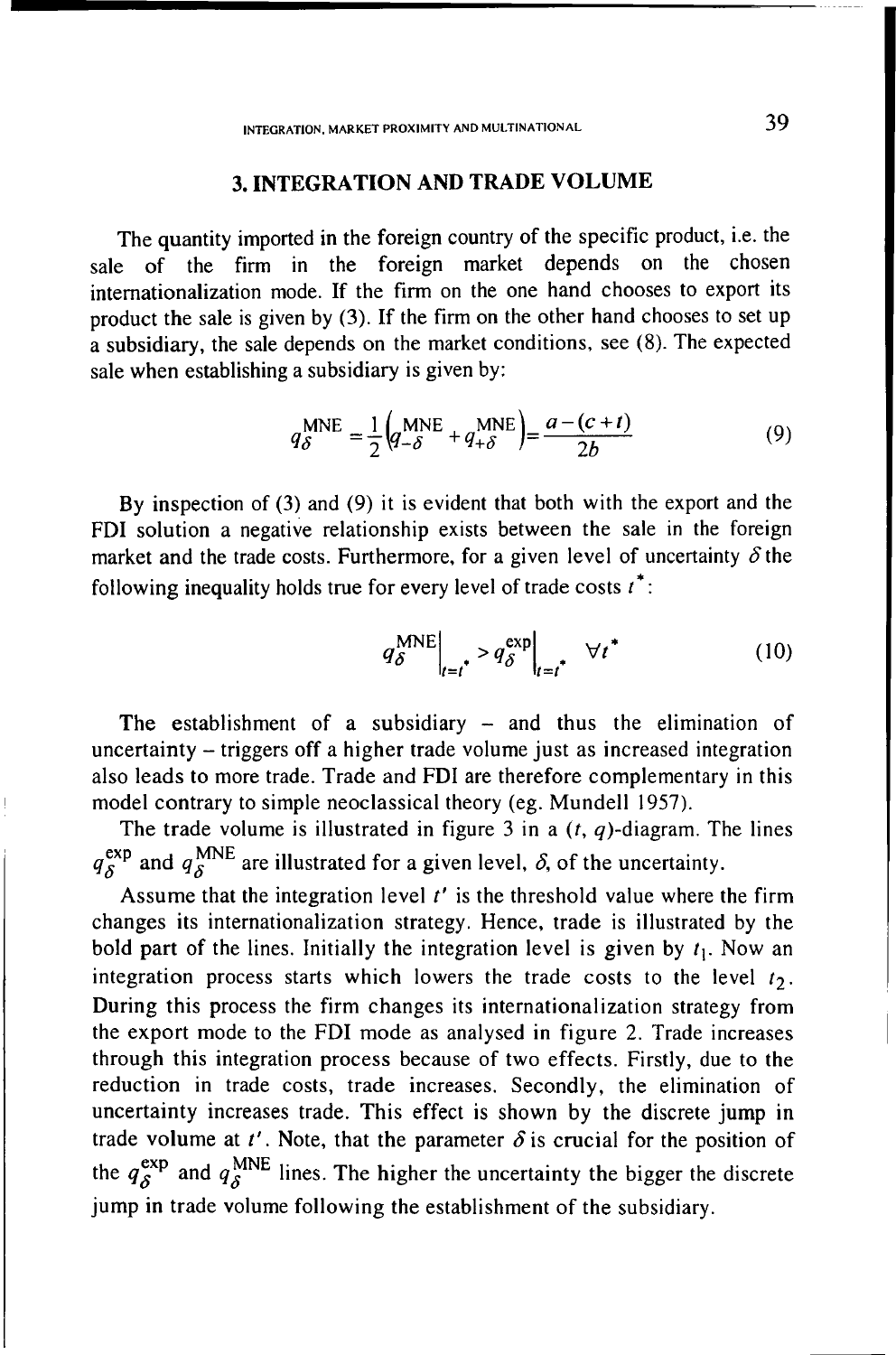

Figure 3. Integration and trade volume Source: Author's own.

## CONCLUDING REMARKS

The model analyses the relationship between market proximity, integration and the decision of the firm to either establish a subsidiary or to export. The internationalization strategy of the firm in this model is a result of an optimization process where information about the foreign market plays a crucial role. Information is in this context understood as knowledge about the market conditions. With a small and insignificant market the firm does not want to pay the price, i.e. the fixed costs  $G$ , to have full information whereas it is profitable on a large market to acquire the knowledge about the market conditions. A decrease in trade costs increases the potential for sale in the foreign market and this makes it more likely that a subsidiary will be established. It is furthermore shown in the model that trade and integration is positive related due to two effects. Firstly, removal of trade barriers increases trade and secondly, the change in internationalization strategy from export to FDI increases trade.

The theoretical result derived in the model gives *one* explanation of the observed development of increased FDI to the CEECs by focusing on market proximity. However, market proximity is an important motive for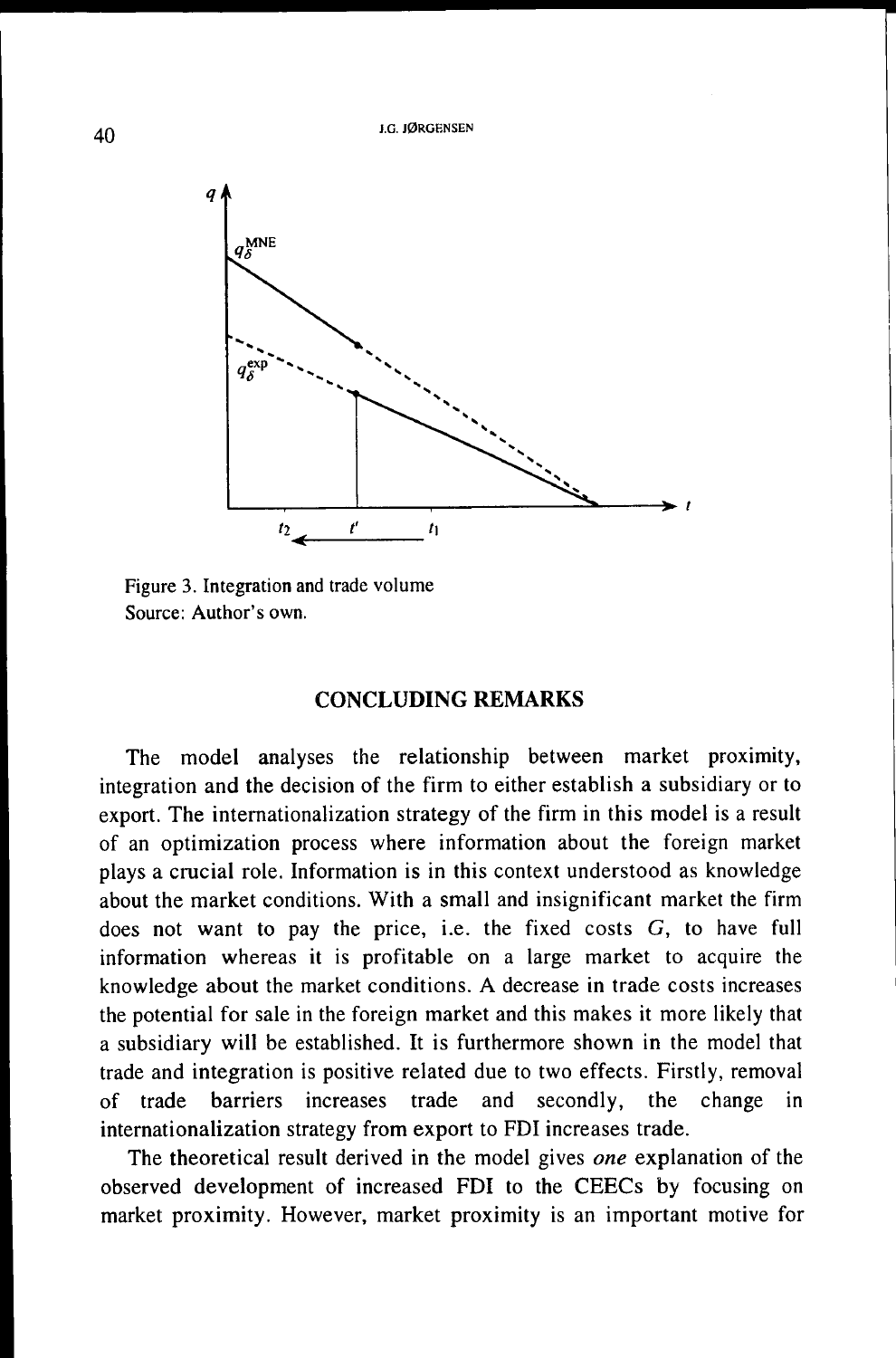investing not only in CEECs but also in the EU. Thomsen and Woolcock (1993) find in an empirical study that one of the main motives behind the increased multinational activity in the EU in connection with the creation of the Internal Market is the advantages of market proximity. The reason is that 'The threat of competition, together with the growing sophistication of products and consumers, means that firms must place greater emphasis on market proximity. Increasingly in many industries, export has become a second-best option.' (Thomsen and Woolcock, 1993, p. 6). It should however be stressed that this theoretical result only explains one element of the development of FDI to both CEECs and EU, i.e. to a group of countries where markets get more integrated. Many other aspects should be included to give a full and comprehensive description of the impact of regional integration on FDI. On the one hand, integration is a multi-dimensional process that changes the external environment of the firm. Depending on the kind of the integration process the internationalizations strategy of the firm may be influenced differently. On the other hand internal conditions of the firm are crucial as well when the firm chooses internationalization strategy. Types, motives and incentives for FDI vary between different sectors and hence, the impact of integration on FDI in a certain sector depends crucially on the characteristics of the specific sector. This model only emphasizes the demand dimension of the firm, but also production and strategic dimensions are decisive and affected by integration (see e.g. Jørgensen 1998, Markusen and Venables 1998, Smith, 1987 for a theoretical analysis of the production and strategic dimensions).

The model may be generalized into at least two dimensions. The first dimension would be to change the market conditions to oligopolistic competition. The firm will then face competition on the foreign market from local firms. To analyse this more general case game theoretical considerations need to be taken into account. The other dimension would be to generalize the modelling of market proximity. In the present model market proximity is connected with information about the market trend. However, other reasons to be present in the market by a subsidiary exist, e.g. market proximity could be advantageous because of better possibilities to adjust qualities to changes in the preferences of the consumers in markets for differentiated products.